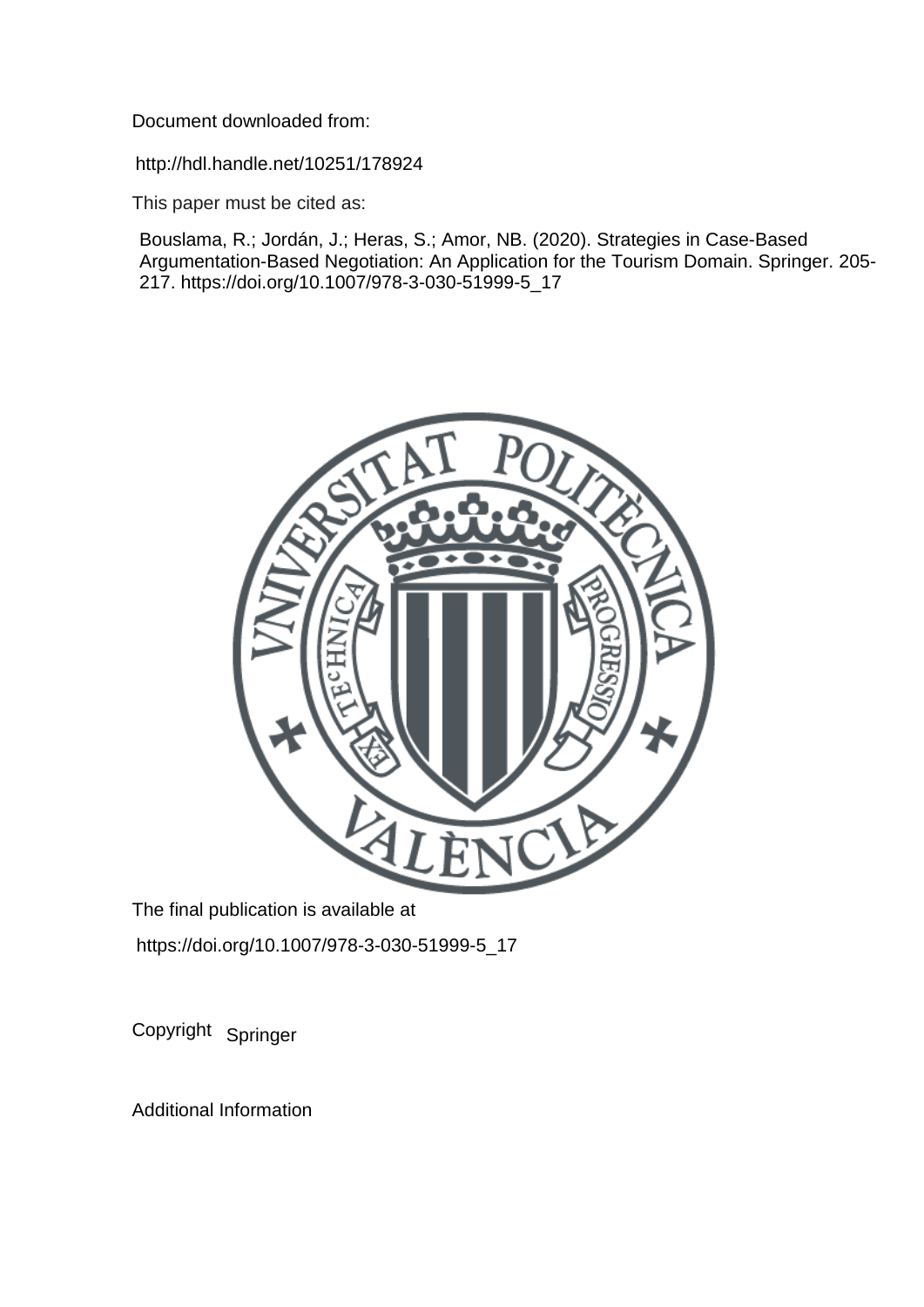# Strategies in Case-Based Argumentation-Based Negotiation: An application for the tourism domain

Rihab Bouslama<sup>1</sup>, Jaume Jordán<sup>2[0000–0003–0400–9136]</sup>, Stella Heras2[0000−0001−6212−9377], and Nahla Ben Amor<sup>1</sup>

 $1$  LARODEC, ISG, Université de Tunis, Tunis, Tunisia rihabbouslama@yahoo.fr, nahla.benamor@gmx.fr <sup>2</sup> Valencian Research Institute for Artificial Intelligence (VRAIN), Universitat Politècnica de València, Camino de Vera s/n, 46022 Valencia, Spain. {jjordan,sheras}@dsic.upv.es http://vrain.upv.es/

Abstract. Negotiation is a key solution to find an agreement between conflicting parties especially during the purchase journey. This paper treats the negotiations between a travel agency and its customers in the domain of tourism. Both automated negotiation and argumentation are gathered to create a framework for automated agents, presenting a travel agency and its customers, to negotiate a trip and exchange arguments. Agents take advantage of their past experiences and use Case-Based Reasoning to select the best strategy to follow. We represent agents using two types of profiles, Argumentative profile that represents agents' ways of reasoning and Preference profile that embodies customers' preferences in the domain of tourism.

Keywords: Automated Negotiation · Argumentation · Case-Based Reasoning · Strategy · Tourism

## 1 Introduction

The e-tourism is growing over the last decade [13], implying an increase of the percentage of customers that book a trip online. Hence, it is necessary to have an efficient booking system that takes into account the whole process of booking, including the negotiation between customers and travel agencies. A trip may be negotiated based on different criteria (e.g., destination), where customers try to minimize their costs and get the best offer that matches their preferences, and the travel agency tries to maximize its profits and satisfy its customers.

Automated negotiation is an important sub-field of the Artificial Intelligence (AI) domain. Proposals mainly concern negotiation protocols, negotiation frameworks, and reasoning mechanisms in the context of Multi-Agent Systems (MAS) [12]. Other research works went beyond exchanging offers between agents and proposed the exchange of arguments as additional information to enhance the negotiation process and include persuasion [7, 16]. Argumentation is widely studied in MAS as a mean to solve conflicts between agents with positions [14].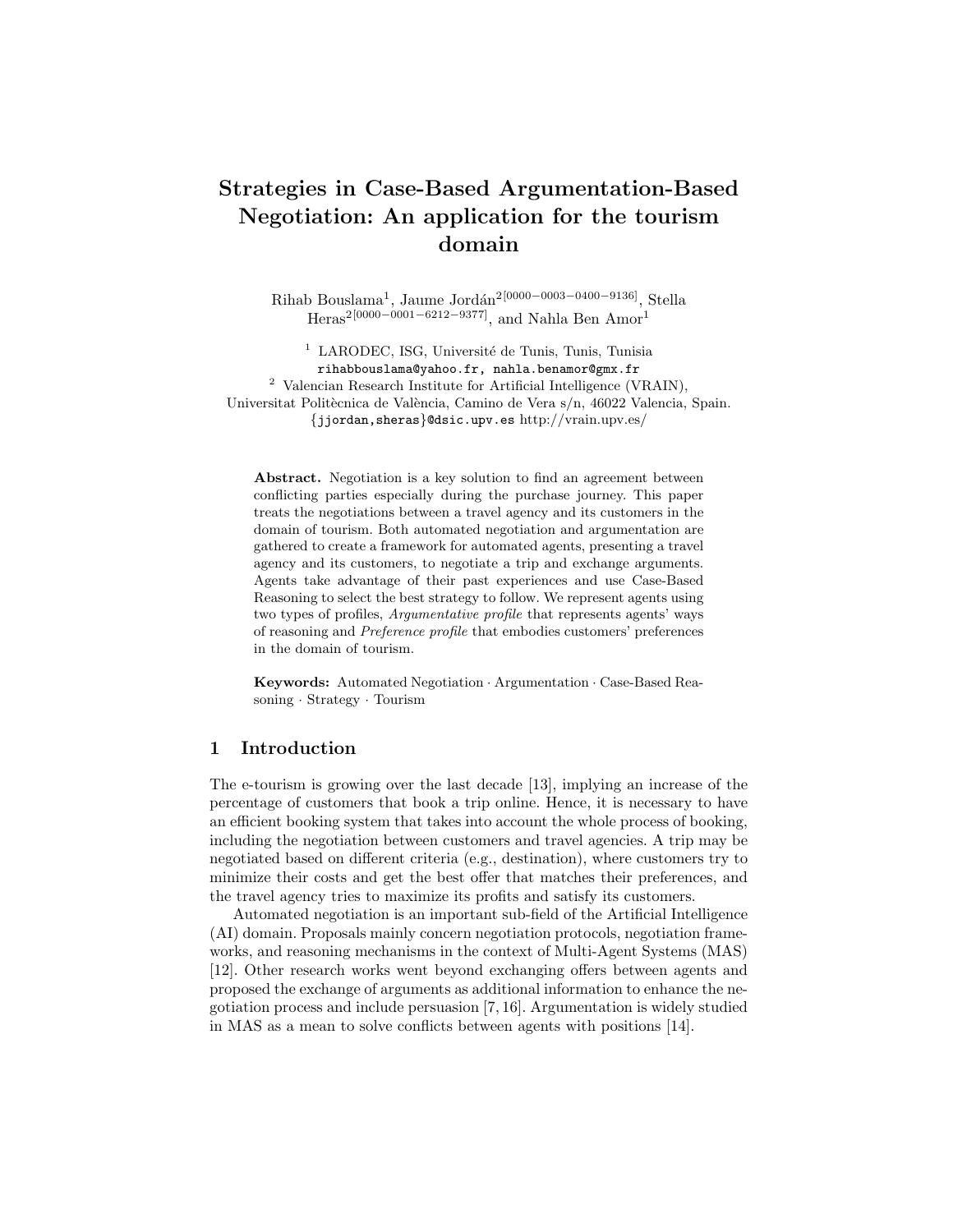#### 2 R. Bouslama et al.

Another interesting research area of AI is Case-based Reasoning (CBR) [1], which has been studied in both argumentation and negotiation. Few attempts included CBR in Argumentation-Based Negotiation (ABN) frameworks such as the preliminary work of Sycara [20], where she proposed the PERSUADER system that plays the role of a mediator between a company and its trade union in the domain of labour management. CBR was also used in the domain of resources allocation to select a negotiation strategy from the set of past negotiations of the agents [19]. A generic framework for ABN using CBR was proposed for bilateral settings [5]. Then, an improved version for mediated multilateral negotiations was presented in [6]. Both of these works were based on the work proposed in [10], where authors presented a case-based argumentation approach for MAS.

An important aspect of automated negotiation is agents' strategies. They are influenced by many factors such as the negotiation domain, goals, and agents' profiles. [14] discusses different strategies that are originally studied in the social science in the domain of energy market. In particular, it focuses on two groups of strategies: concession making and problem solving where agents start from an opening position (extreme, reasonable, or modest) and make a sequence of concessions (large, moderate, or small). In an ABN context, [8] defines a strategy as a set of tactics that are short time moves to pursue a high-level goal. They propose three tactics: Boulware, Conceder, and LastMinuteTactic. One way to select the best strategy is to use decision trees as proposed in [9]. Another approach uses CBR [11], where strategies are based on agents' profiles that define their attitude towards the generated and received arguments.

Most of the frameworks that include computational argumentation ensure reasoning by applying a set of inference rules, which requires an explicit model of the domain. In fact, in the domain of tourism it is not possible to define the rules in advance. Thus, a case-base representation of agents' reasoning makes the framework more dynamic, and agents' knowledge easier to maintain.

In this work, we propose an ABN system in the domain of tourism. The system is dedicated for travel agencies to help them in the negotiation process with their customers, represented as automated agents. We define preference profiles that explain the customers' desires and argumentative profiles that illustrate the travel agency's and its customers' ways of arguing. Considering the benefits of using a CBR, both negotiation parties will follow a case-based strategy generation. CBR helps agents to select the argument to put forward at each step of the negotiation and thus, devise the dialogue strategies based on their experiences.

The paper is organized as follows. Section 2 presents the architecture of the proposed framework and its main components. Section 3 discusses the negotiation protocol and the strategical reasoning followed by agents. Finally, Section 4 summarises the paper and proposes future work.

# 2 Case-Based Argumentation-Based Negotiation

This work aims to propose an ABN framework in the domain of tourism to support trip negotiations of a travel agency and its customers where the exchange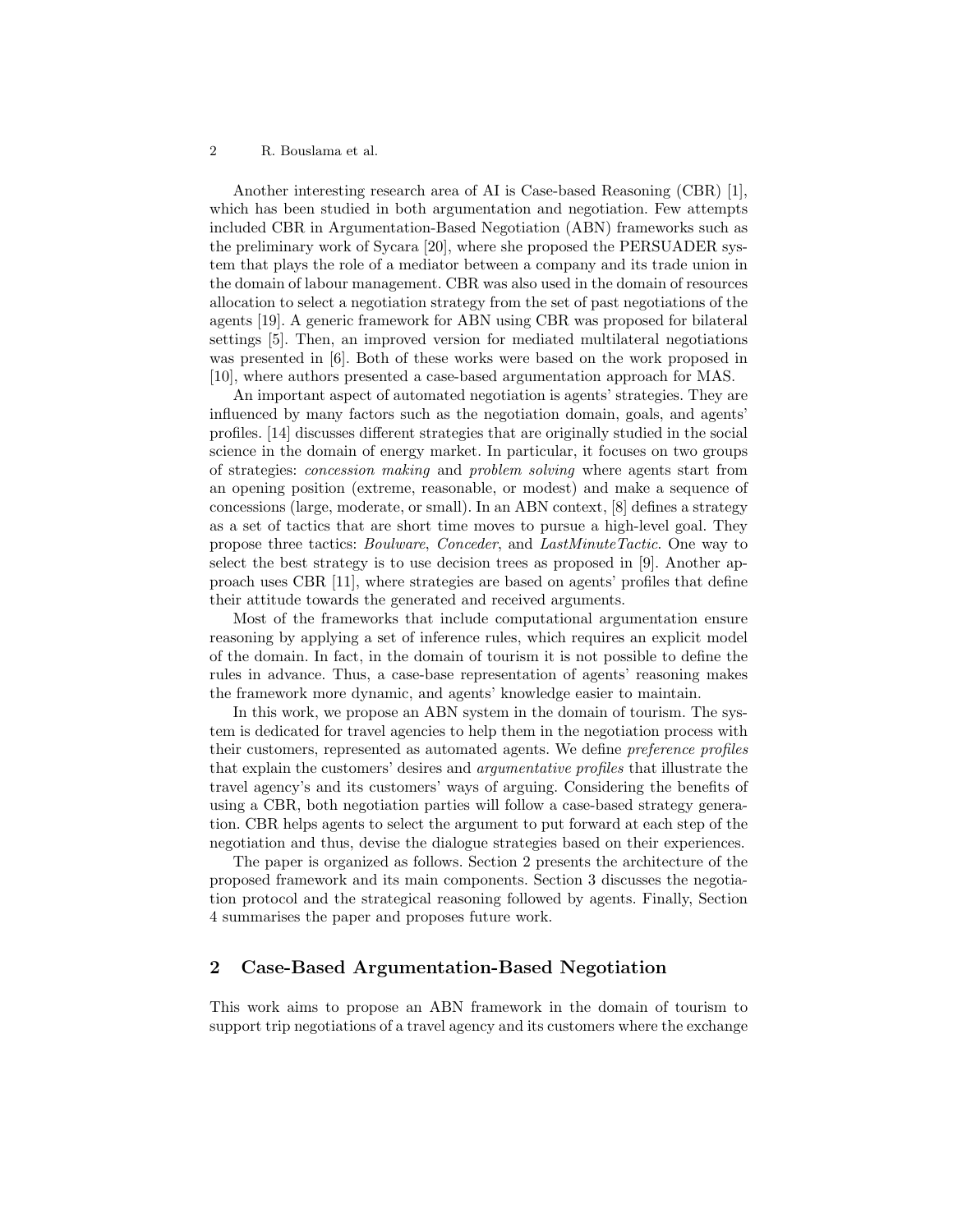of arguments between agents is devised by the CBR. Formally, the proposed ABN framework is defined as a tuple  $ABN = \langle A_0, A, O, Arg \rangle$  where  $A_0$  is the travel agency agent, A: the set of n customer agents such that  $A = \{A_1, \ldots, A_n\}, O =$  $\{O_1, \ldots, O_n\}$  is the set of all possible offers for *n* customer agents. Concretely, for an agent *i* with m offers,  $O_i = \{o_{i1}, \ldots, o_{im}\}\$  and  $Arg = \{Arg_1, \ldots, Arg_n\}\$  is the set of all arguments exchanged between the  $A_0$  and its n customer agents. For an agent i,  $Arg_i = \{arg_{i1}, \ldots, arg_{il}\}\$ , where l is the number of arguments.

The global architecture is depicted in Figure 1 and its main components (i.e., agents, knowledge resources, arguments) are detailed below.



Fig. 1: The global architecture of the proposed framework

## 2.1 Agents

The framework is conceived for a MAS that supports agents with different behaviours. Agents are defined based on their profiles that rule their behaviour and importantly, their reasons to accept or reject an offer or an argument. Given a travel agency  $(A_0)$  and a customer  $(A_i)$  we define an argumentative profile  $A_0$ . AP (resp.  $A_i$ . AP) for both agents, that characterizes the way they negotiate and argue. For the customers, we also define a preference profile  $(A_i.PP)$ , which embodies their preferences regarding a trip.

Argumentative Profile The argumentative profile of an agent defines the way it persuades, accepts or rejects offers and arguments. To define this profile, we adapt the profiles proposed in [3, 11] to an ABN setting as follows:

 $-$  Agreeable: the easiest agent to convince in the negotiation. Prefers short time negotiations. Accepts whenever possible. Agrees on an argument if she does not have an attack argument. When she loses a round (we have at least one round), she accepts the position of the counter party only if it is in her list of potential offers. This type of agent makes big concessions.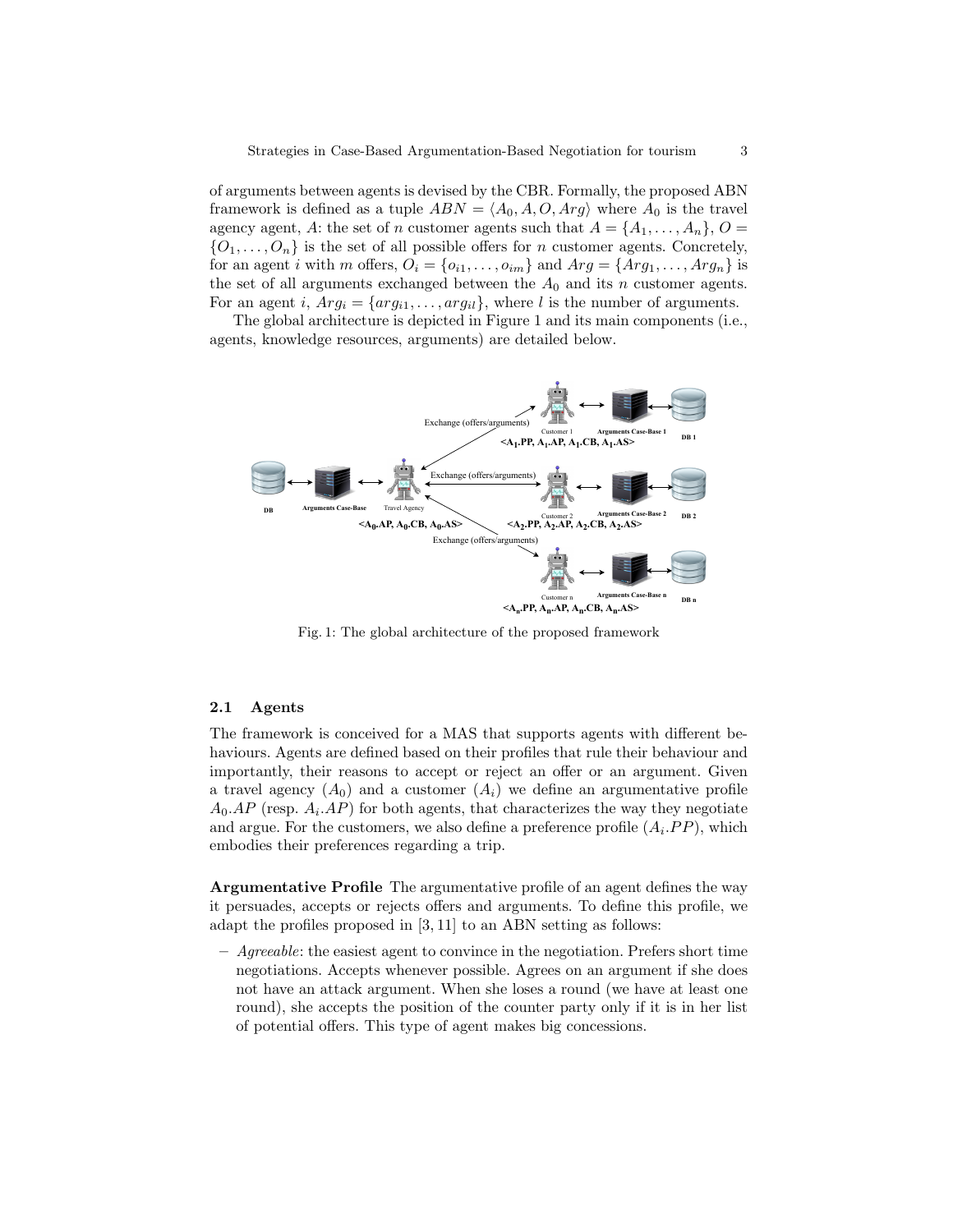- 4 R. Bouslama et al.
- $-$  Open minded: an average negotiator agent. Not influenced by time. Agrees on an argument if she does not have an attack argument. If she loses a round, she will not accept an offer if it not her current preferred one. She will make small concessions by proposing the next most preferred offer.
- Argumentative: the strictest negotiator agent. Prefers long negotiations with a maximum of utility. Agrees on an argument if she does not have an attack argument. If she loses a round and she still have arguments in her casebase, she will insist on her previous offer. Otherwise, she will make small concessions (next most preferred offer). She will not accept an offer if it is not her current preferred one even if it is in her list of preferred offers.

Preference Profile The preference profile is domain dependent and defines customers' preferences regarding a trip. In fact, a trip has a set of features that may be classified to fundamental and optional. Besides the price and the destination, features as *season*, weather, country's safety rank, health and hygiene rank, and country's global rank represent fundamental features that interest all type of agents with different degrees. Optional features as the existence or not of shopping areas and monuments, depend on agent's preference profile. Inspired from the work presented in [15], we propose the following profiles of customers (using examples of optional features) that embody the travel personae:

- 1. Photographer (agent looking for nice places): she may be influenced by features as buildings for sight seeing, natural parks, monuments, and mountains.
- 2. Popular cities seeker (agent looking for typical holiday destinations): she may be influenced by features as means of transportation, monuments, museums, and local markets.
- 3. Adventure seeker (agent looking for adventure holidays): she is interested by adventure activities and active tourism possibilities in these places (e.g., mountains, jungle, desert).
- 4. Parties seeker (agent looking for parties and fun activities): she may be influenced by features as concerts, restaurants, and coffee shops.
- 5. Fashion seeker (agent looking for shopping areas): she may be influenced by features as shopping area and local markets.
- 6. Relaxation seeker (agent looking for relaxation): she may be influenced by features as hotel's accommodation and hotel's number of stars.
- 7. Culture seeker (agent looking for cultural attractions): she may be influenced by features as mosques, cathedrals, synagogues, monuments, and museums.
- 8. Food seeker (agent looking to try different food): she may be influenced by features as local markets, restaurants, coffee shops, and hotel accommodation.

## 2.2 Knowledge Resources

In our framework we make use of argument case-bases and argumentation schemes as knowledge resources to generate and manage arguments, following the approach proposed in [5, 10]. Case-Based Reasoning (CBR) is a methodology based on the idea that similar cases have similar solutions [1]. This reasoning is so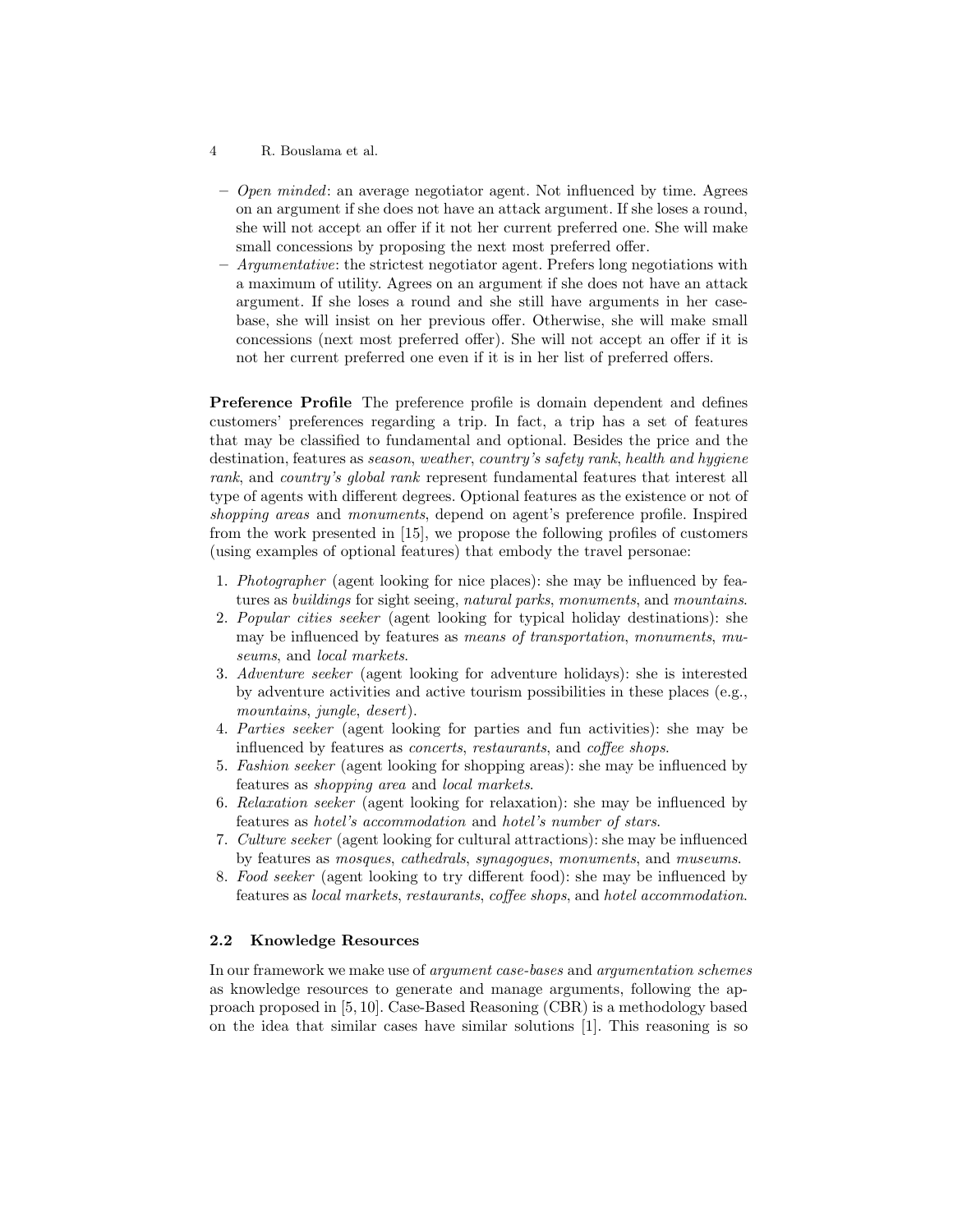similar to human behaviour during a negotiation where they use their past experiences to justify their positions.

From this perspective, we propose an Arguments Case-Base (ACB) to be the main knowledge resource used by agents to make decisions (e.g., generating and selecting a specific argument). The travel agency has its own ACB denoted by  $A_0$ .CB. Similarly, a customer i has her own ACB denoted by  $A_i$ .CB. Then, with this resource we can follow a CBR approach and make possible for the agents to learn about different profiles, the type of arguments that they usually accept (resp. reject), and at which time of the dialogue a specific argument was accepted. The ACB is composed of several cases that embody an agent's argumentation experience (store previous arguments in the form of cases). Therefore, each exchanged argument in the dialogue is retained in the case-base. The components of one argument case are:

- $-$  *Profile:* both preference profile as well as argumentative profile of the opponent are stored. This information helps agents to learn about their opponents and to know which kind of arguments they accept (resp. reject).
- Argument Type: may be any type of arguments that will be further discussed (e.g., explanation, reward). This information helps the agent to learn the type of arguments that is usually accepted by each profile.
- $-$  Argument Conclusion: the conclusion of the argument (commonly, the outcome of the offer that it supports or attacks).
- Argument Acceptance: the final decision (i.e., acceptance or rejection) on each argument is saved to help argument selection.
- $-$  *Acceptance time:* the time of acceptance (e.g., at the beginning, at the end) of the argument is also important. It helps agents to select the appropriate argument at each period of the dialogue, since it can denote patterns, such as that a specific type of argument often results in shorter dialogue.
- Success Rate: indicates how many times a given argument was accepted in a given time by a given agent. Indeed, arguments with the highest Success Rate are the arguments that have more chance to be accepted.

By storing these information, agents are able to select the best strategy to follow in each situation. Table 1 shows an example of the information stored in an ACB. By the argument case AC1 we can infer that popular cities seekers with an argumentative profile would quickly accept arguments to support offers for Paris at a price of  $100\epsilon$  if the agency includes breakfast for free, even when they commonly engage in large negotiations. However, they would reject the same argument, and hence the underlying offer, if the price increases to  $200\epsilon$ .

The second knowledge resource is Argumentation Schemes (AS). They represent patterns of common human reasoning. The work of Walton [21] presented 29 different AS taking the form of a set of premises, a conclusion and a set of critical questions (possible ways of attacking the underlying argument). From this set of schemes, we selected a subset which especially captures the usual mode of reasoning in the tourism domain:

– Argument from Popular Opinion (APO): captures the fact that humans tend to believe a thing true if the majority hold this opinion. In our travel domain,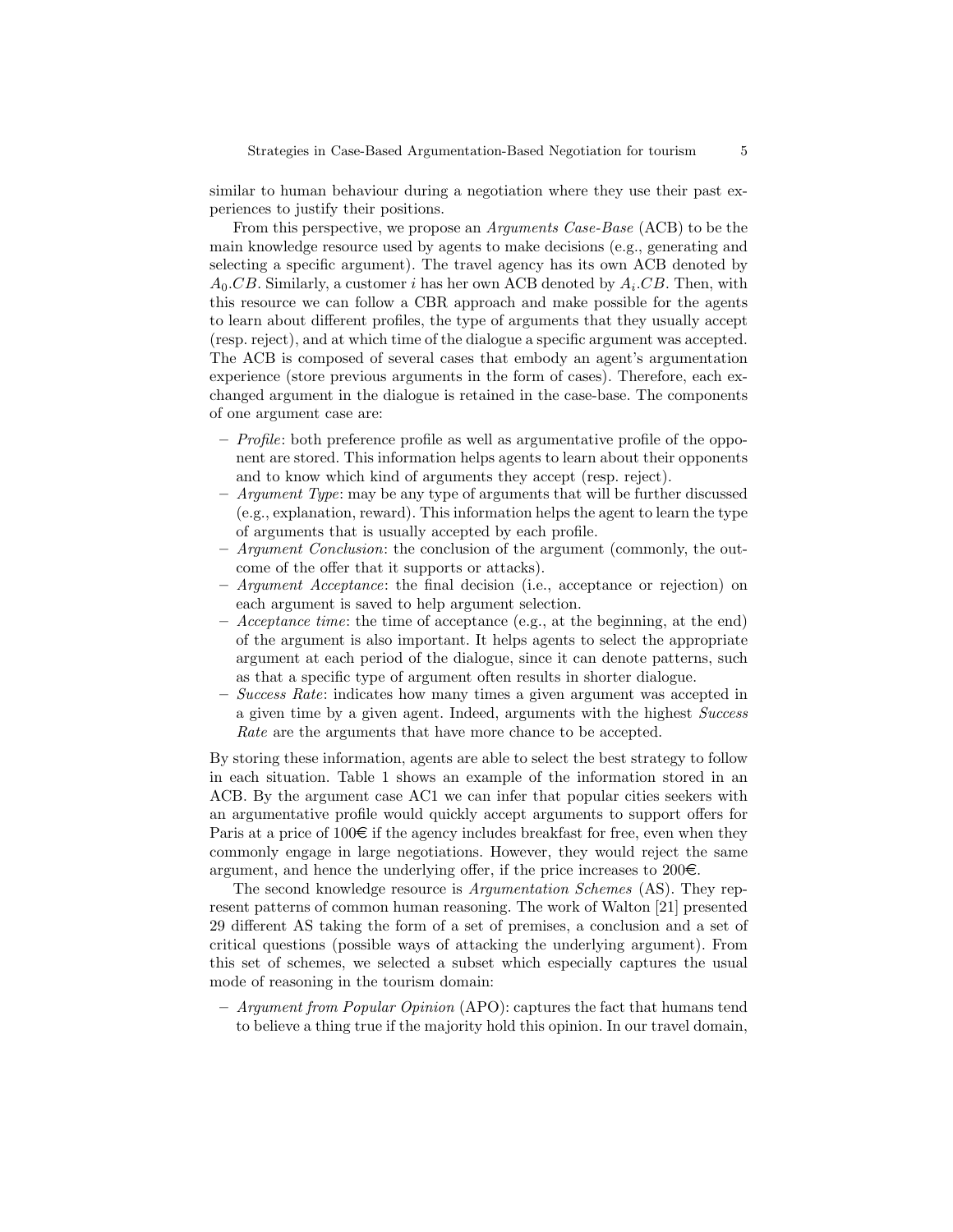#### 6 R. Bouslama et al.

this stands for the fact that if most customers accept a given offer in a given circumstances then, it is a good reason for other customers to accept it.

- Argument from Popular Practice (APP): is a variant of the above, representing the fact that humans are willing to do what most people do. In the travel domain, the travel agency can convince its customers by referring to popular practices. Indeed, similar travellers tend to do similar activities.
- $-$  Argument from Expert Opinion (AEO): captures the reasoning by which humans accept as true the opinions of an expert. Travel agencies work with experts from different fields. Thus, appealing to their knowledge is a way to convince customers. For example, if the travel agency appeals to information coming from the world economic forum tourism report, customers may trust accepting the offer.
- $-$  Argument from Waste (AW): captures the behaviour by which humans try not to waste the work done. Spending a long time for the negotiation may be expensive for the travel agency and for the customers. In such cases, accepting a given offer may prevent the negotiation parties from losing money.

Therefore, AS can be combined with the information stored in the ACB to generate arguments that represent the underlying line of reasoning that each scheme captures. For instance, in a negotiation with a popular cities seeker with an argumentative profile, and in view of the AC1 represented in Table 1, by the APP AS we can generate an argument to support an offer (Paris at  $100\epsilon$  per night), since it is common for this type of agents (80% success rate) to quickly accept this type of offer, so the travel agency could speed up the negotiation.

| $AC$ $ID$                                 | Profile               | Arg. Type             | Conclu-               | Arg.       | Acceptance | <b>Success</b> |
|-------------------------------------------|-----------------------|-----------------------|-----------------------|------------|------------|----------------|
|                                           |                       |                       | sion                  | Acceptance | Time       | Rate           |
| AC1                                       | Argumentative+Popular | Reward (Ac=Breakfast) | Paris.                | Accept     | Beginning  | 80%            |
|                                           | Cities Seeker         | included for free)    | 100€)                 |            |            |                |
| AC2                                       | Argumentative+Popular | Reward (Ac=Breakfast) | Paris.                | Reject     | Beginning  | 90%            |
|                                           | Cities Seeker         | included for free)    | $200 \in \mathcal{E}$ |            |            |                |
| Table 1: Example of an Argument Case-Base |                       |                       |                       |            |            |                |

#### 2.3 Arguments

Arguments represent the persuasion part of the negotiation which influences agents' initial spaces of acceptance. Several classifications of arguments are evoked in the literature. Arguments may be classified as practical arguments expressing facts used to support an offer or epistemic arguments presenting agents believes. Overall, arguments may entail different purposes [10, 11]:

- Support: arguments that support an offer proposed by an agent.
- $-$  Attack: rebut and undercut arguments where the former attacks the counter party's offer (i.e., the conclusion of an argument) and the latter attacks the premises of the counter parties' arguments.

Another threefold classification highly used in the argumentation community was proposed in [18] where we distinguish *threats, rewards* and *appeals*. Amgoud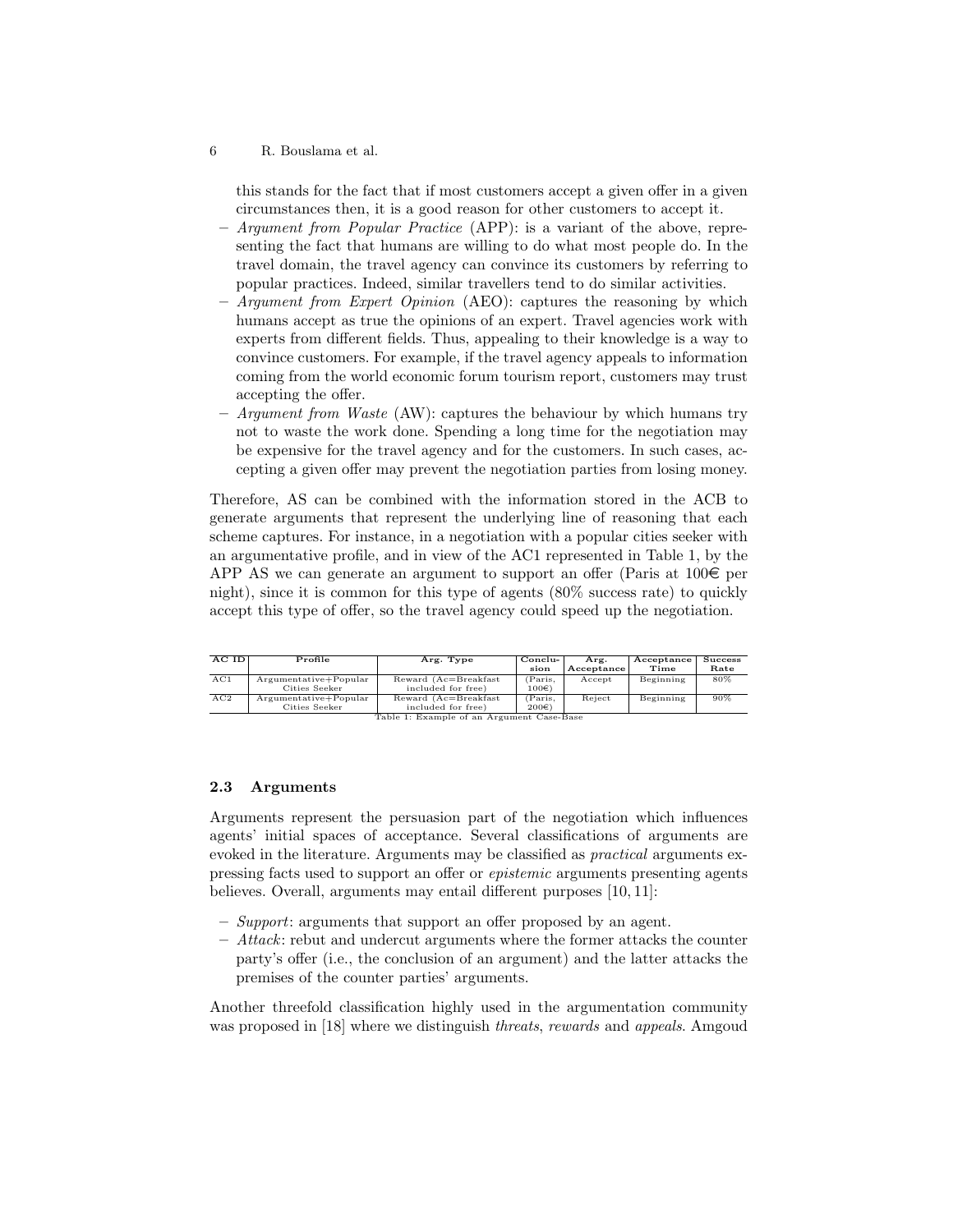and Prade [4] propose a close variant of this classification by saving threats and rewards and defining classical ABN arguments, the so-called explanations, arguing that the different forms of appeals can be modeled in this class. Following their taxonomy, our framework includes explanations, threats and rewards.

Besides the fact that explanations, threats and rewards are very common in the argumentation field, they illustrate the type of arguments usually exchanged between sellers and buyers. Following the definition of an argument proposed in [11] we define an explanation argument as:

**Definition 1 (Explanation argument).**  $Arg = \langle \phi, S \rangle$ , where  $\phi$  is the conclusion of the argument, and S is the support set of an argument.

We define threat and reward arguments as follow:

**Definition 2 (Threat argument).**  $Arg = \langle \phi, S, Ac \rangle$ , where  $\phi$  is the conclusion of the argument, S is the support set of an argument, and Ac is an action that threatens the counter party and violates her goals.

**Definition 3 (Reward argument).**  $Arg = \langle \phi, S, Ac \rangle$ , where  $\phi$  is the conclusion of the argument, S is the support set of an argument, and Ac is an action that promotes a reward for the counter party.

The support set can consist of different elements, depending on the argument purpose. On the one hand, if the argument entails a support, the support set is the set of features (premises) that represent the context of the domain where the argument has been proposed (e.g. features of the offer) and optionally, any knowledge resource used by the proponent to generate the argument (argumentation schemes and argument-cases). On the other hand, if the argument is an attack argument, the support set can include any of the allowed attacks in our framework (distinguishing premises (DP) or counter-examples (CE)).

Thus, a DP is a premise that distinguishes two offers (represents a feature with a different value for these offers). A CE in our framework is an offer that includes the same features than another offer, but promote different outcomes.

## 3 Argumentation-Based Negotiation protocol

In this section, we present the ABN protocol that governs the negotiation between agents. Although we focus on a bilateral negotiation between the travel agency and each one of its customers, the same process may be executed simultaneously with *n* customers (i.e., concurrent negotiation  $[2]$ ). However, the most common operation of a travel agency is to engage in one to one negotiations (even when the booking is for a group, there is usually one representative of the group). The protocol includes two phases: (i) negotiation phase (i.e., exchange of offers) and (ii) argumentation phase (i.e., exchange of arguments).

Algorithm 1 describes an overview of the whole negotiation phase. First, the travel agency  $(A_0)$  generates a set of possible offers based on the customer  $(A_i)$ preferences (line 3). Then,  $A_i$  challenges the offer that she prefers and waits for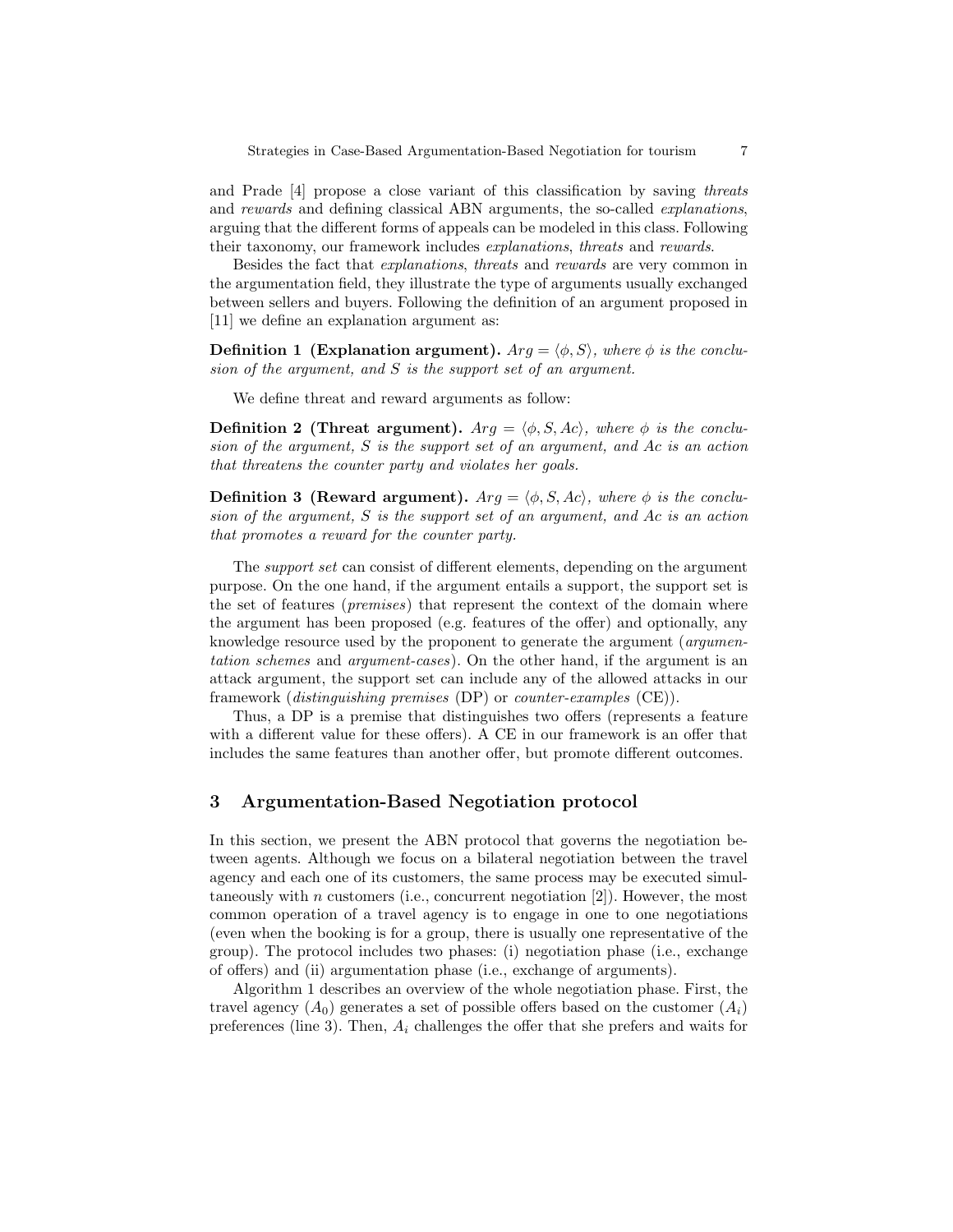Algorithm 1 ABN protocol

|     | 1: procedure ABNprotocol( $A_0, A_i, O_i = \{o_{i1}, \ldots, o_{im}\}\$ ) |                                                                                 |  |  |  |  |  |
|-----|---------------------------------------------------------------------------|---------------------------------------------------------------------------------|--|--|--|--|--|
| 2:  | $a areement \leftarrow False$                                             |                                                                                 |  |  |  |  |  |
| 3:  | $Send(A_0, A_i, O_i)$                                                     | $\triangleright A_0$ sends a set of possible offers to $A_i$                    |  |  |  |  |  |
| 4:  | $O_{ij} \leftarrow SelectMaxUtility(O_i)$                                 | $\triangleright$ A <sub>i</sub> computes and selects max utility offer          |  |  |  |  |  |
| 5:  | $AskWhy(A_i, A_0, O_{ij})$                                                | $\triangleright A_i$ challenges the offer under discussion                      |  |  |  |  |  |
| 6:  | $\textit{Asset}(A_0, A_i, O_{ii})$                                        | $\triangleright$ A <sub>0</sub> asserts the offer by sending a support argument |  |  |  |  |  |
| 7:  | if $Accept(A_i, O_{ij})$ then                                             |                                                                                 |  |  |  |  |  |
| -8: | $a$ qreement $\leftarrow True$                                            |                                                                                 |  |  |  |  |  |
| 9:  | $NeqotiationOutcome \leftarrow O_{ii}$                                    | $\triangleright$ The negotiation ends with an agreement                         |  |  |  |  |  |
| 10: | else                                                                      |                                                                                 |  |  |  |  |  |
| 11: | $NegotiationOutcome \leftarrow Argue(A_i, A_0, O_{ii}, O_i)$              |                                                                                 |  |  |  |  |  |
| 12: | return NegotiationOutcome                                                 |                                                                                 |  |  |  |  |  |

explanations from  $A_0$  (lines 4-5). In her turn,  $A_0$  sends arguments to support her offer (line 6). In this step, two cases are possible:  $A_i$  accepts  $A_0$ 's offer (lines 7-9), or  $A_i$  attacks  $A_0$ 's offer and enters in the argumentation process (line 11).

Algorithm 2 Argumentation Protocol

| ີ                                                                                                                                            |
|----------------------------------------------------------------------------------------------------------------------------------------------|
| 1: procedure $Argue(A_i, A_0, O_{ij}, O_i, MaxNbRounds)$                                                                                     |
| $agreement \leftarrow False, NegotiationOutcome \leftarrow \emptyset, round \leftarrow 0, Opponen \leftarrow A_i$<br>$\triangleright$ Agents |
| alternate the role of an opponent that attacks the counter party                                                                             |
| repeat                                                                                                                                       |
| if $Oppoment = A_i$ then                                                                                                                     |
| $Arg_i \leftarrow GenerateArgument(A_i)$<br>$\triangleright$ A <sub>i</sub> generates an arg. from its ACB                                   |
| $Attack(A_i, A_0, Arg_i, O_{ij})$<br>$\triangleright A_i$ attacks $A_0$                                                                      |
| $agreement \leftarrow RespondToAttack(A_0)$<br>$\triangleright$ A <sub>0</sub> responds agreeing or not                                      |
| $Opponen t \leftarrow A_0$                                                                                                                   |
| else                                                                                                                                         |
| if $PossibleAttack() = True$ then                                                                                                            |
| $Arg_0 \leftarrow GenerateArgument(A_0)$                                                                                                     |
| $Attack(A_0, A_i, Arg_0, O_{ii})$                                                                                                            |
| else                                                                                                                                         |
| $O_i = Remove(O_{ij}, O_i)$<br>$\triangleright$ Removes discussed offer from the set                                                         |
| $O_{ij} \leftarrow GenerateNewOffer(O_i)$                                                                                                    |
| $round \leftarrow round + 1$                                                                                                                 |
| <b>until</b> (agreement = True) OR (round = $MaxNbRounds$ ) OR ( $Arg_i = \emptyset$ ) OR ( $Arg_0 = \emptyset$ )                            |
| OR $(O_i = \emptyset)$                                                                                                                       |
| if agreement = $True$ then                                                                                                                   |
| $NegotiationOutcome \leftarrow O_{ij}$                                                                                                       |
| <b>return</b> NegotiationOutcome                                                                                                             |
| 13:<br>14:<br>15:<br>16:<br>17:<br>18:<br>19:<br>20:                                                                                         |

Algorithm 2 outlines the argumentation phase. Agents follow an alternating offers protocol similar to the one proposed in [5] in order to attack or support an argument (resp. an offer), or propose a new offer.

### 3.1 Offers generation and evaluation

As highlighted in Algorithm 1,  $A_0$  is in charge of generating the set of possible offers  $(O_i)$  based on  $A_i$ 's preferences. To do so, she uses a data base that contains a set of features describing different trips.

**Definition 4 (Offer).**  $o = \langle F, \Theta \rangle$ , where  $F = \{f_1, ..., f_n\}$  is the set of n features characterizing an offer, and  $\Theta$  is the outcome of the offer.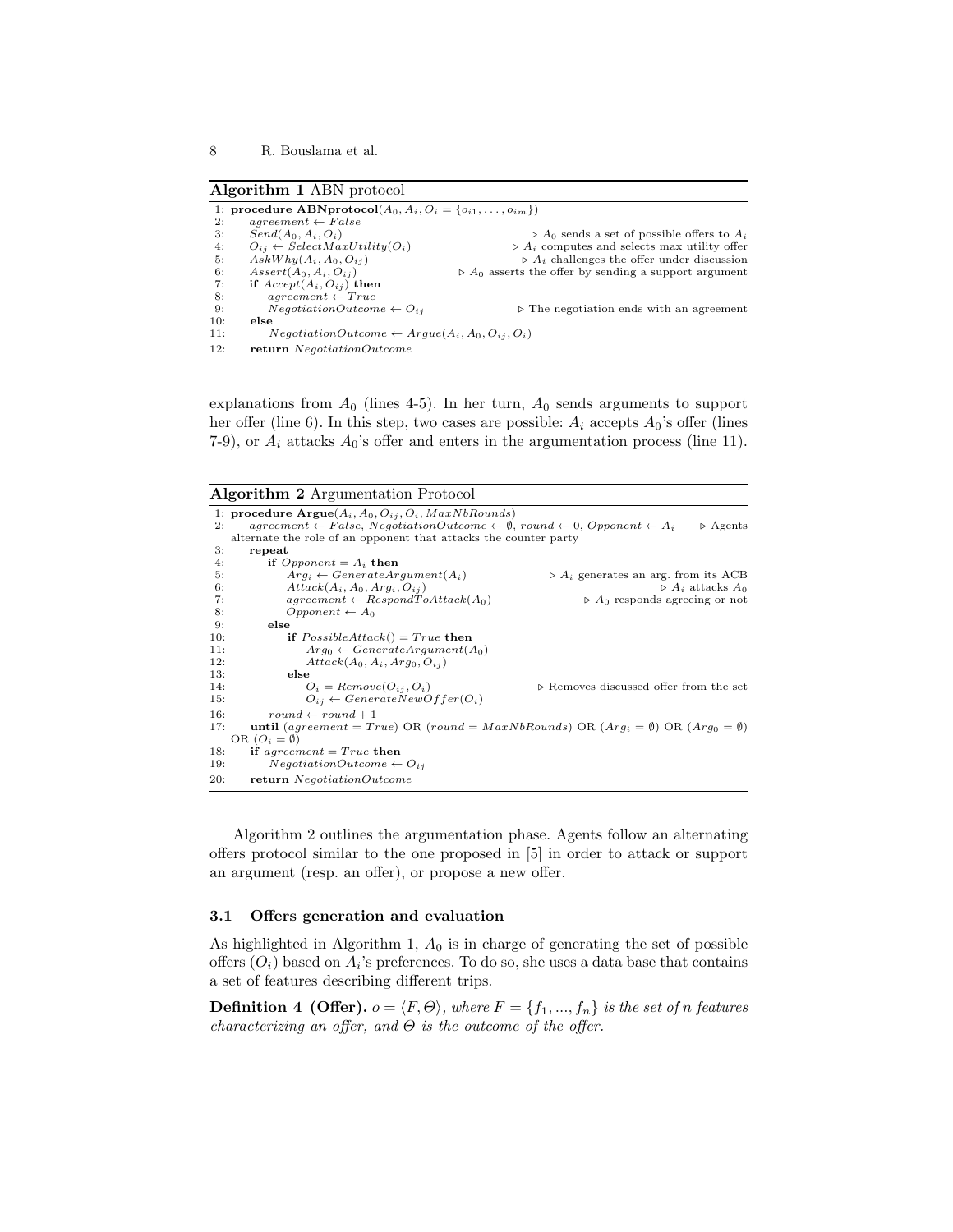In Definition 4, an offer is characterised by a set of features  $F$ . Each agent distributes a preference order over these features where  $f_1 \prec_i f_2$  indicates that the feature  $f_2$  is more preferred than feature  $f_1$  for agent *i*. For instance, hotel pension  $\prec_{A_1}$  safety means that for  $A_1$  safety is more important than hotel pension.  $\Theta$  represents the features price and destination. For example, the first row of Table 2 is an offer where SafetyRank, Period and Weather are the set of features, and the outcome is Paris for  $100\epsilon$  per night.

| Destination Safety Rank Period Weather Price per Day |     |      |                     |           |  |  |  |
|------------------------------------------------------|-----|------|---------------------|-----------|--|--|--|
| Paris, France                                        | 5.7 |      | December Cold/Rainy | $100 \in$ |  |  |  |
| Cancun, Mexico                                       | 4.2 | July | Hot                 | $80 \in$  |  |  |  |
| Table 2: Example of data                             |     |      |                     |           |  |  |  |

Agents evaluate offers using their utility functions that embody the preferencebased aspect of our framework. In fact, each agent has a different satisfaction value that she gets from each feature and thus from a given offer.

Definition 5 (Satisfaction of Offer). The satisfaction from a feature for an agent  $A_i$  is defined using a satisfaction function:  $A \times F \to \mathbb{R}^+$ , where the satisfaction from the whole offer is: satisfaction $(A_i, o) = \sum_{k=1}^n$  satisfaction $(A_i, f_k)$ .

The satisfaction from a feature represents its worth for an agent. For instance, for a customer  $A_1$  the preference order over features is *concerts*  $\leq_{A_1}$ accommodation. Since, one feature may have different values, then the agent gets different satisfaction such as  $satisfactor(A_1, $acommandation = all inclusive)$$  $= 10.5$  while satisfaction( $A_1$ , accommodation = breakf astandbed) = 6.1. This means  $A_1$  is more satisfied with an all inclusive accommodation. However, each offer has a cost for the agent (i.e., price):

Definition 6 (Cost of Offer). A cost of an offer o is defined using a cost function:  $A \times o \to \mathbb{R}^+$ , where the cost of the offer represents the price to pay for that offer:  $cost(A_i, o) = price(o)$ .

As in [17], we define the utility function in terms of satisfaction and cost:

**Definition 7 (Utility of Offer).** The utility of an offer o for an agent  $A_i$  is:  $u(A_i, o) = (satisfaction(A_i, o) - cost(A_i, o)) \times \delta_{A_i}$ 

In the above definition,  $\delta$  is a discount factor that represents the influence of time on agents' utilities. The level of influence differs according to agents' profiles.

## 3.2 Argument generation and evaluation

Agents have a data base with information about several trip destinations. Table 2 depicts an example of these information that concern two destinations, their safety rank, the period of the trip, the weather and the price per day.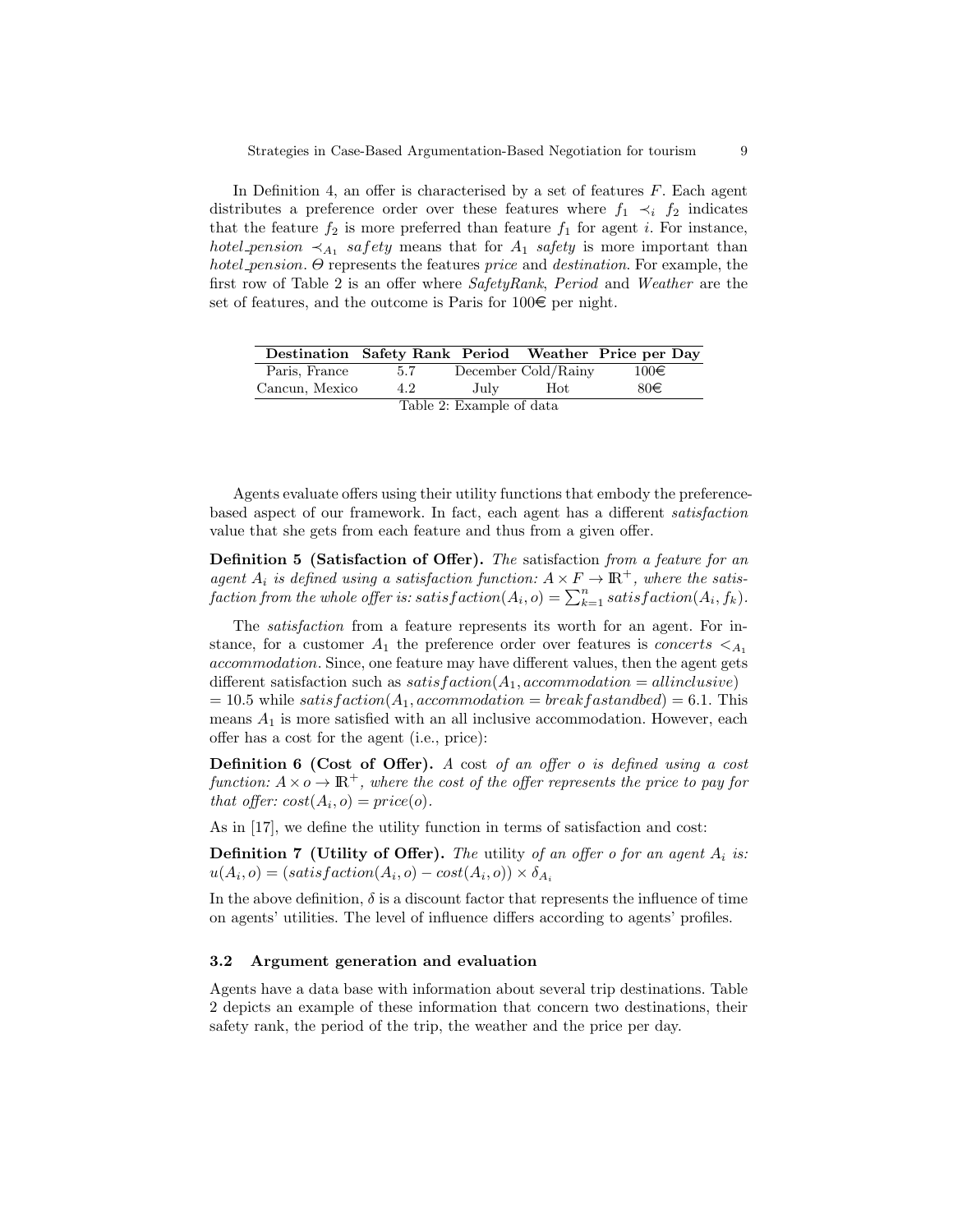10 R. Bouslama et al.

At first, arguments are constructed using this knowledge base and by taking into consideration the context of the negotiation. For instance, if agents are negotiating Paris as a destination, an explanation argument as:  $\langle$  (Paris, 100 $\in$ ), safety rank  $= 5.7$  may be generated. After generating the arguments based on the negotiation context, they are stored in case bases. Besides the argument itself, the information stored in the case bases (Section 2.2) helps agents to select the best argument to send in new negotiations. Indeed, the selection of a strategy is ensured following the CBR. Actually,  $A_0$  and  $A_i$  will challenge each other. More precisely, the persuasion phase is based on two parts:

#### Challenging the counter party's argument by sending:

-Rebut argument: may be sent to (1) criticize the offer promoted by the attacked argument by sending an explanation (e.g., CE), (2) send a reward or threat to the counter party to change her offer or to accept an offer or (3) send an AS. -Undercut argument: may be sent to (1) criticize one or many features of the attack argument, (2) ask for more explanations on the offer promoted by the argument, (3) add additional information that were missed (DP). If agents need more explanation about the offer, they will ask for more information from the counter party (will be sent as additional features).

Responding to a challenge depends on the received argument:

-Response to a rebut: by (1) proposing another offer or (2) sending an AS. -Response to an undercut: by (1) sending an explanation, (2) proposing another offer, (3) sending an AS or (4) sending Threat or Reward.

The choice of which argument to send from the above list represents the strategy that an agent follow which is based on her profile and her ACB.

#### 3.3 Illustrative Example

Figure 2 depicts an ABN dialogue between the travel agency  $A_0$  and a customer  $A_i$ . Agents' argumentative profiles are:  $A_0 \cdot AP = Open Minded$  while  $A_i$ . $AP = Argumentative$ . For the customer:  $A_i$ . $PP = PopularCitiesSeeker$ .  $ACB_0$  (resp.  $ACB_i$ ) and  $AS_0$  (resp.  $AS_i$ ) are the travel agency (resp. customer) knowledge resources. Table 3 depicts  $A_0$  and  $A_i$  case bases where besides AC3, the travel agency has in her CB the cases presented in Table 1.  $A_i$  starts by requesting a trip proposition from  $A_0$  indicating that she is looking for a safe country with a good hygiene rank where she can find museums and monuments.  $A_0$  sends two possible offers (presented in Table 2).

| ACB ID AC ID                         |     | Profile               | Arg. Type              | $_{\rm Con-}$ | Arg. Ac- | $Accept-$ | <b>Success</b> |
|--------------------------------------|-----|-----------------------|------------------------|---------------|----------|-----------|----------------|
|                                      |     |                       |                        | clusion       | ceptance | tance     | Rate           |
|                                      |     |                       |                        |               |          | Time      |                |
| ACB <sub>0</sub>                     | AC3 | Argumentative+Popular | Explanation $(AS=$     | Paris.        | Accept   | Beginning | 80%            |
|                                      |     | Cities Seeker         | APO                    | 100€)         |          |           |                |
| $ACB_i$                              | AC1 | Open minded           | Explanation $(CE=$     | Paris.        | Reject   | Beginning | 70%            |
|                                      |     |                       | Madrid, $80\text{E}$ ) | 100€)         |          |           |                |
| $ACB_i$                              | AC2 | Open minded           | Threat $(Ac=see other$ | Paris.        | Reject   | End       | $90\%$         |
|                                      |     |                       | travel agency)         | 100€)         |          |           |                |
| Table 3: Agents' Argument Case-Bases |     |                       |                        |               |          |           |                |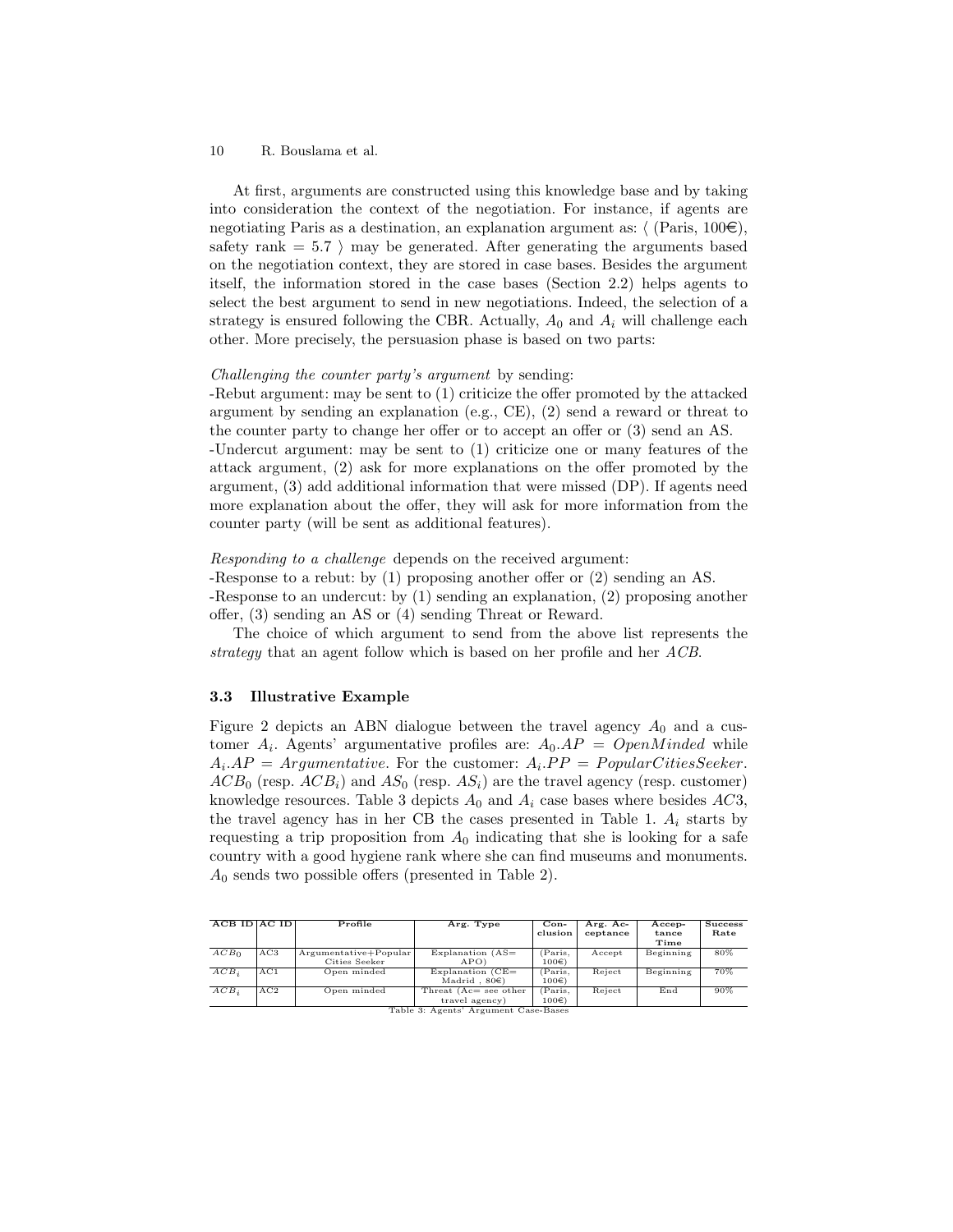Message 4 contains a Support argument in which the support set has the features of the offer.  $A_i$  computes her utility from this offer, and since she is not satisfied yet, she attacks it by sending a rebut argument (CE) in message 5 generated using her ACB (i.e., case AC1). In message 6 the travel agency sends an Explanation argument with an AS, more precisely, an APO saying most of customers accept this offer. Message 8 and 9 present a Reward and a Threat respectively, where  $A_0$  explained the missing feature (museums) and offered a reward. As for  $A_i$  she threatened  $A_0$  saying that she also wants a 4 stars hotel, otherwise, she will check another agency.



Fig. 2: An example of an ABN dialogue

# 4 Conclusion

This paper presents an Argumentation-Based Negotiation framework to aid the travel agency and its customers in their trip negotiations. In general, negotiations between a buyer and a seller are very strategic. The domain of tourism is not an exception, the travel agency seeks to maximize its profits and customers try to minimize their costs and maximize their satisfaction.

From this perspective, we presented the framework's architecture and the reasoning process that help agents to select the best argument to send at each part of the dialogue. In fact, a strategy is defined based on agents' profiles and their Arguments Case-Base. The travel agency and its customers are characterized by an Argumentative profile that presents their ways of reasoning. Customers are also characterized by a Preference profile that embodies their preferences regarding a trip. Both negotiation parties have their own Arguments Case-Base that they use to select the appropriate argument in a given situation.

Future work will focus on an experimental study in which more refined strategies will be proposed and tested for their impact on the negotiation process.

## References

1. Aamodt, A., Plaza, E.: Case-based reasoning: Foundational issues, methodological variations, and system approaches. AI communications  $7(1)$ , 39–59 (1994)